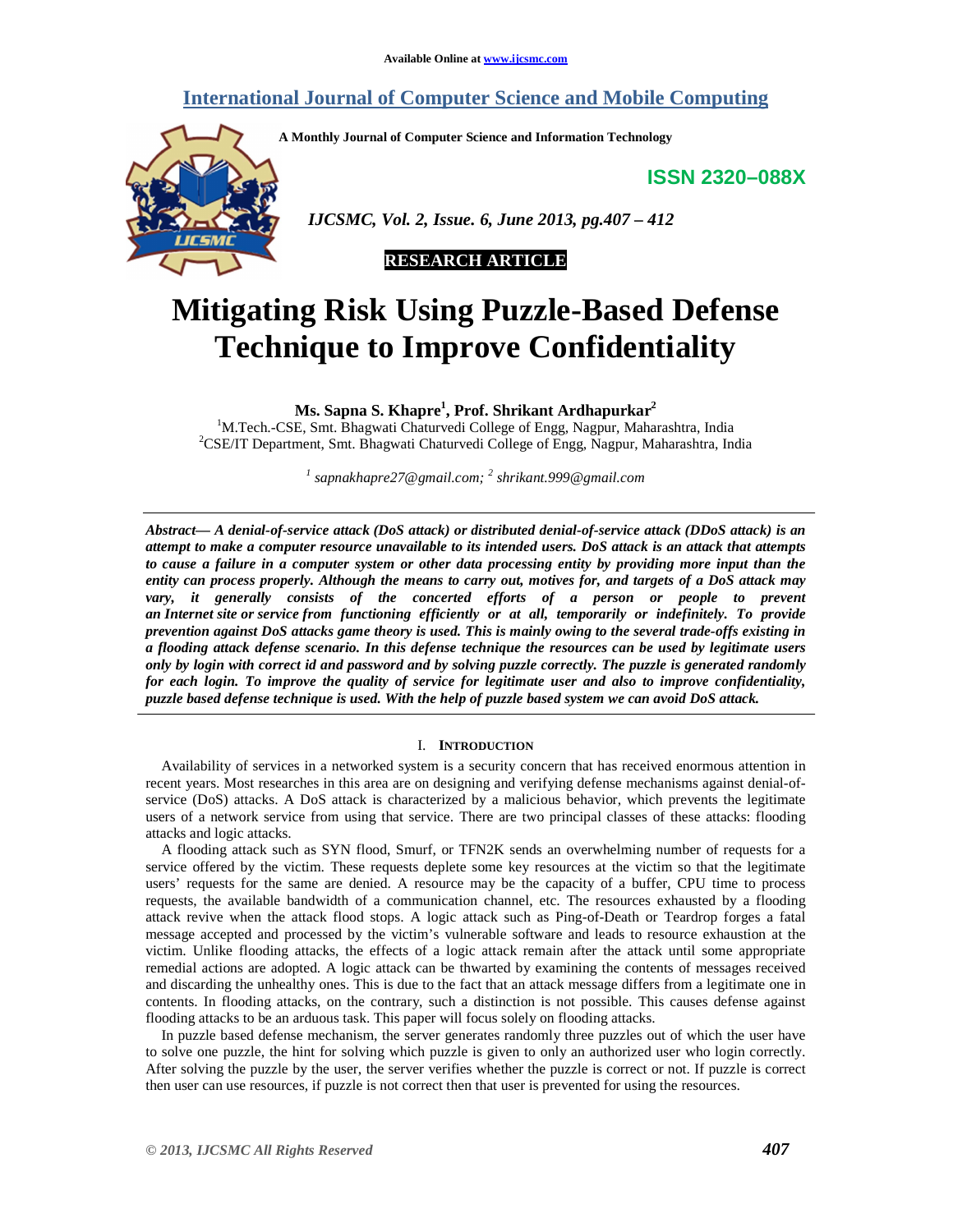A preventive mechanism enables the server to avoid the attack without denying the service to legitimate users. This is usually done by enforcing restrictive policies for resource consumption. A method for limiting resource consumption is the use of puzzles.

### II. **PUZZLE BASED DEFENSE STRATEGY SYSTEM**

The CAPTCHA consists of a picture with some degraded or distorted image, which will take up a lot of valuable bandwidth especially in the case of the attack. In the case of DoS attack, sending those images from the server to the client for authentication actually consumes quite considerable bandwidth. The CAPTCHA is very easy to solve by opponent and it is not very secure. These mechanisms have not been designed through formal approaches and thereby some important design issues such as effectiveness and optimality have remained unresolved.

Puzzle based defense approach on other hand provide more security and difficult puzzles. It provide defense against DoS attack by allowing only authorized user in the system. The puzzle-based defense approach has three main components: Sender, Server and Receiver. Here we apply login and puzzle at sender side so that the authorized user can only transmit file or use resources, due to this there will limitation in resource consumption. In this approach the user who want to use resource first have login to system as shown in figure 1. User enters his login id and password then click on puzzle button. The server verifies the login id and password; if both are correct then only puzzle is generated. If any one entry is not correct then user can't access further.



**Figure 1. Login Page**

After successful login three puzzles generated with hint to solve which puzzle out of three as shown in figure 2.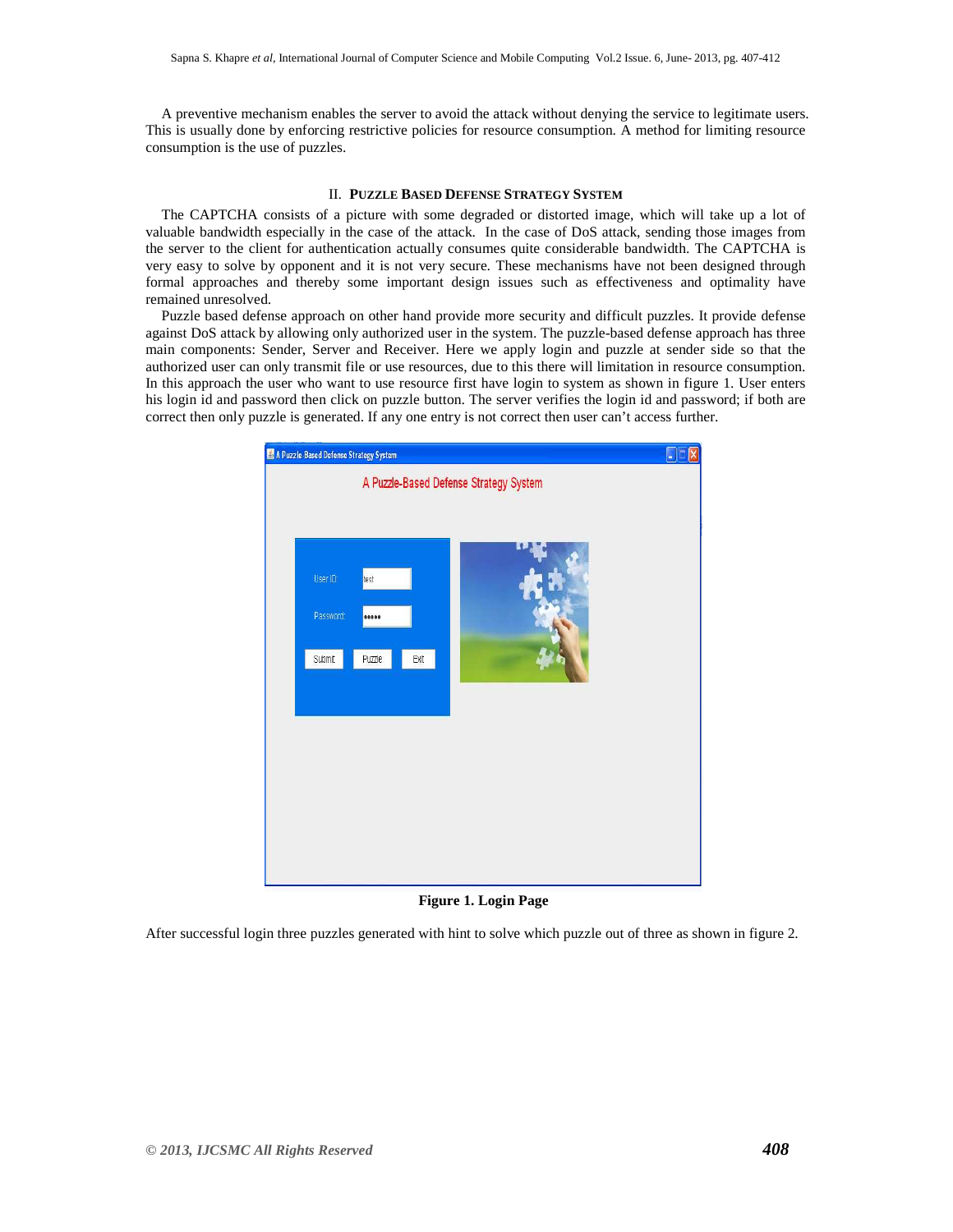

**Figure 2. Puzzle**

Each puzzle consist of four pieces, the user have to joint these pieces correctly. After solving puzzle correctly, the message box show message that puzzle is correctly solved. The server continues with processing the request of the user.



**Figure 3. Sender**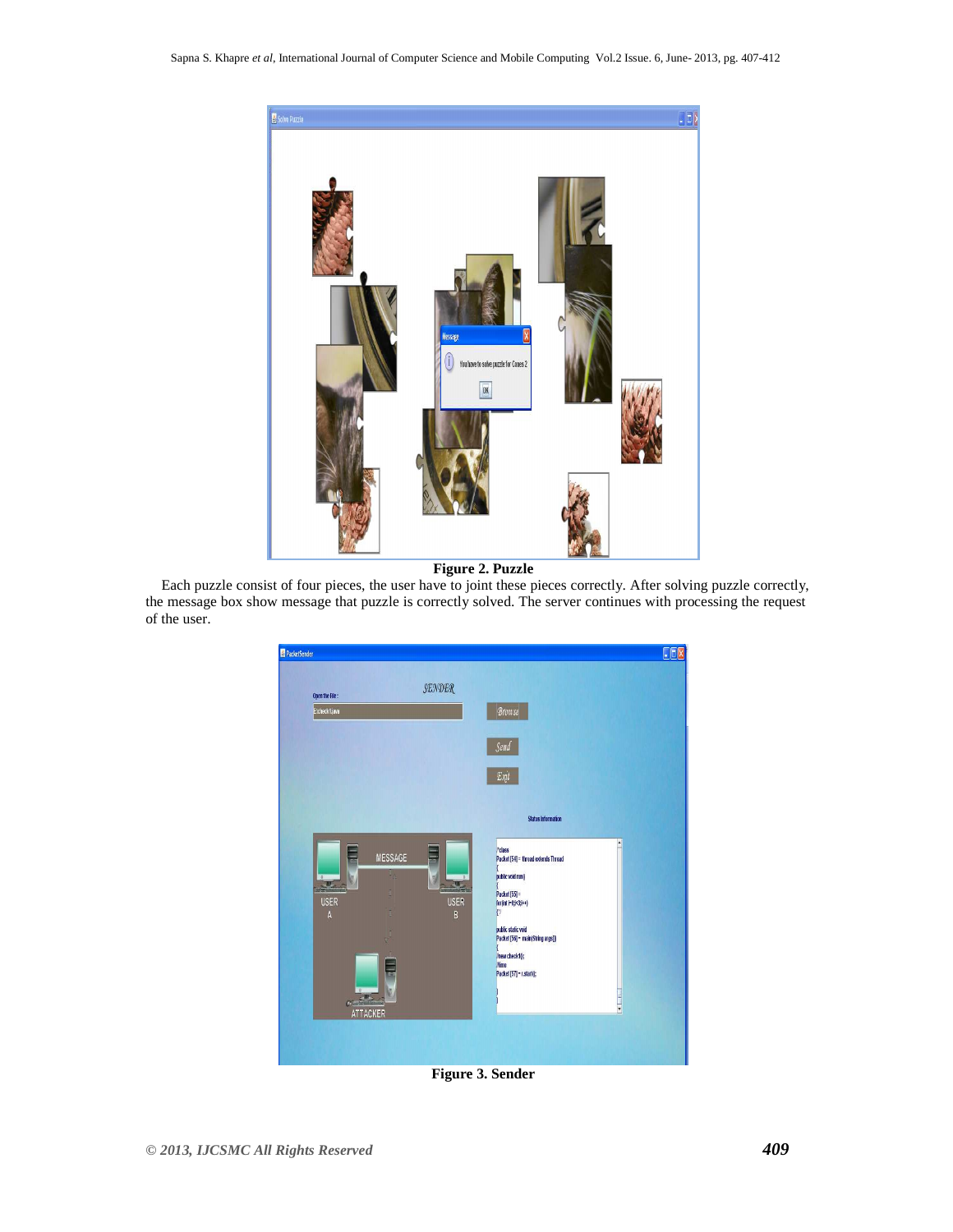

**Figure 4. Server** 

Then user press submit button, after that *Sender* user interface will display which consist of *Browse* button for browsing files which user want to send as shown in figure 3. By pressing *Send* button user can send file, Server will show the status of sent file as shown in figure 4.The *Receiver* user interface will show the status of receiving file and also time taken to transmit that file as shown in figure 5.In this way puzzle-based defense approach provide defense against DoS attack as viruses cant login and can't solve puzzle.

|                                                                                                                                                                                                                      | <b>RECIEVER</b>                                      |
|----------------------------------------------------------------------------------------------------------------------------------------------------------------------------------------------------------------------|------------------------------------------------------|
| <b>Recieved File Location:</b>                                                                                                                                                                                       |                                                      |
|                                                                                                                                                                                                                      | <b>Result</b>                                        |
|                                                                                                                                                                                                                      | Exit                                                 |
|                                                                                                                                                                                                                      | <b>Recieved File Content</b>                         |
| <b>Packets Recieving Started</b>                                                                                                                                                                                     | A                                                    |
|                                                                                                                                                                                                                      | Ħ                                                    |
|                                                                                                                                                                                                                      |                                                      |
|                                                                                                                                                                                                                      | ×<br>Message<br>Time taken to Transfer = 0.328<br>OK |
| Recieved Packet: [0] =<br>import javax.swing.";<br>import javax.swing.even<br>Recieved Packet: [1] = t. <sup>*</sup> ;<br>import java.io.":<br>import java.awt.";<br>Recieved Packet : [2] = mport java.awt.event.'; |                                                      |
|                                                                                                                                                                                                                      |                                                      |
| public class check1<br>Recieved Packet : [3] = extends JFrame implements ActionListener<br>ŗ                                                                                                                         |                                                      |

**Figure 5. Receiver**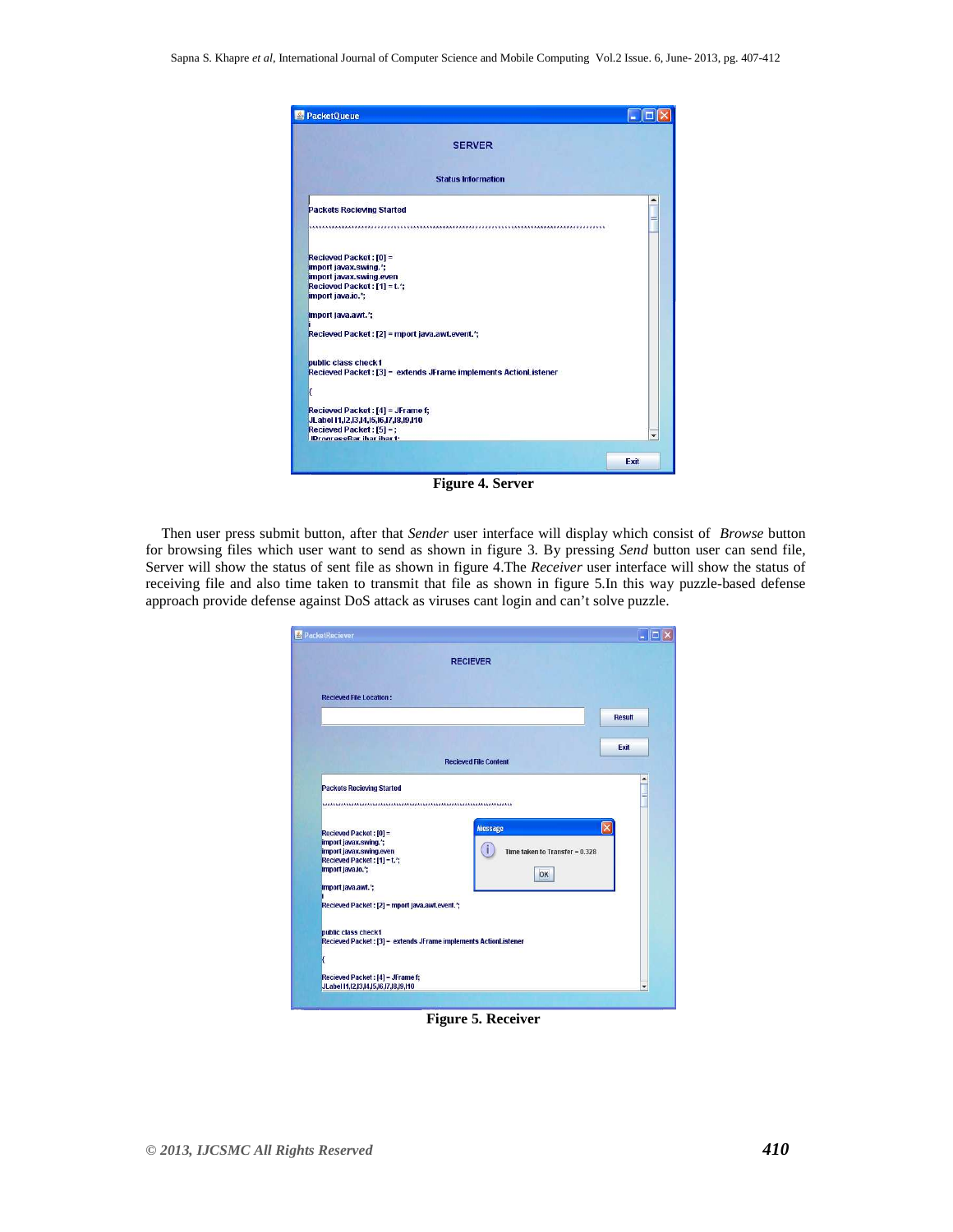#### III. **OUTPUT**

The figure 6 shows the output of transmitted file. It is generated by pressing *Result* button of *Receiver* user interface. It consists of transmission details like transfer time, transfer rate, total packet size, lost size etc. In this case the transmission time is 0.328 seconds, transfer rate 0.805Kbps, total packet size 2.691KB and lost size 0.047KB. The transmission time is less because server is free of DoS attacks due to which server provides quality of services to the authorized users and this happens because of puzzle-based defense approach.



**Figure 5. Result of transmitted file** 

If puzzle-based defense approach is not used then there are chances of DoS attacks due to which the resources get exhausts and there will be degradation in the performance of server and transmission time will be more.

#### IV. **CONCLUSION**

Puzzle-based defense mechanism provide defense against Denial of Service attacks. In Puzzle-based defense mechanism we provide login and puzzle mechanism so that authorized user can only use the resources. It shows the interaction between user and system. After successful login and correct solution to the puzzle, user can access resources provided by the system. Unauthorized can't solve puzzle because hint for solving the puzzle is given to the authorized users only. It provide defense against DoS attack by allowing only authorized user in the system. In this way the puzzle-based defense mechanism provide three level securities against DoS attack.

#### **REFERENCES**

- [1] Kumar Dayanand and S. Magesh, "Defence Strategy against Flooding Attacks Using Nash Equilibrium Game Theory", International Conference on Computing and Control Engineering (ICCCE 2012), April 2012.
- [2] Raju Neyyan, Ancy Paul, Mayank Deshwal and Amit Deshmukh, "Game Theory based Defense Mechanism against Flooding Attack using Puzzle", Emerging Trends in Computer Science and Information Technology, pg 5-10, no. 1, April 2012.
- [3] Tanmay Sanjay Khirwadkar, "Defense Against Network Attacks Using Game Theory", University Of